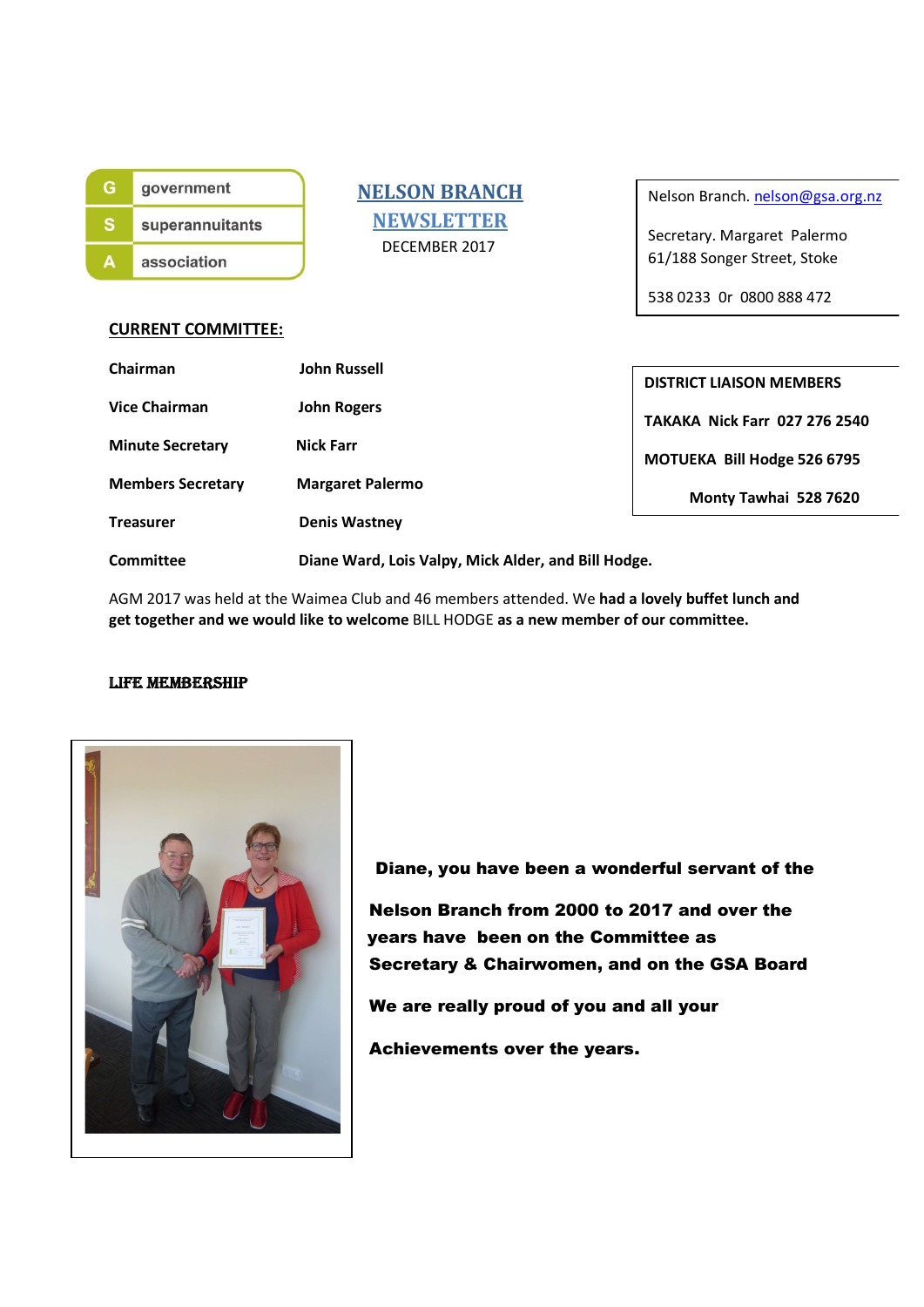## CHRISTMAS LUNCHEON



Tuesday 12th December 2017

At the Waimea Club, Upper Queen Street, Richmond commencing 11.30am Lunch 12.30pm.

# LUNCHEON MENU

Roast Beef and Pork, carved to order HOT Fish pieces Roast potatoes and 3 other veg Selection of 8 salads Hot Christmas pudding with custard Pavlova and strawberries Chocolate mouse **Cheesecake** Jelly and Fresh Fruit Salad Cream cake selection, Tea and Coffee | cheque and enclosed slip to Denis Cost will be \$20.00pp so please post Wastney, 13 Essex

Terrace. Stoke, by Wednesday 30<sup>th</sup> November

Our apologies but cancellations cannot be

accepted after 5<sup>th</sup> December.

Alternate payment by direct debit into

account GSA Nelson 031354-0027969-00

Please add your name as reference when

you direct debit also could you send enclosed slip .

Many thanks.

THIS YEAR WE ARE LUCKY TO HAVE THE SUn CITY UKUELELE PLAYERS WHO WILL EnTERTAIn US, SO COME ALOng WITH YOUR SIngIng VOICES And jOIn In THE FUn.

DON'T FORGET WE WILL HAVE RAFFLES.

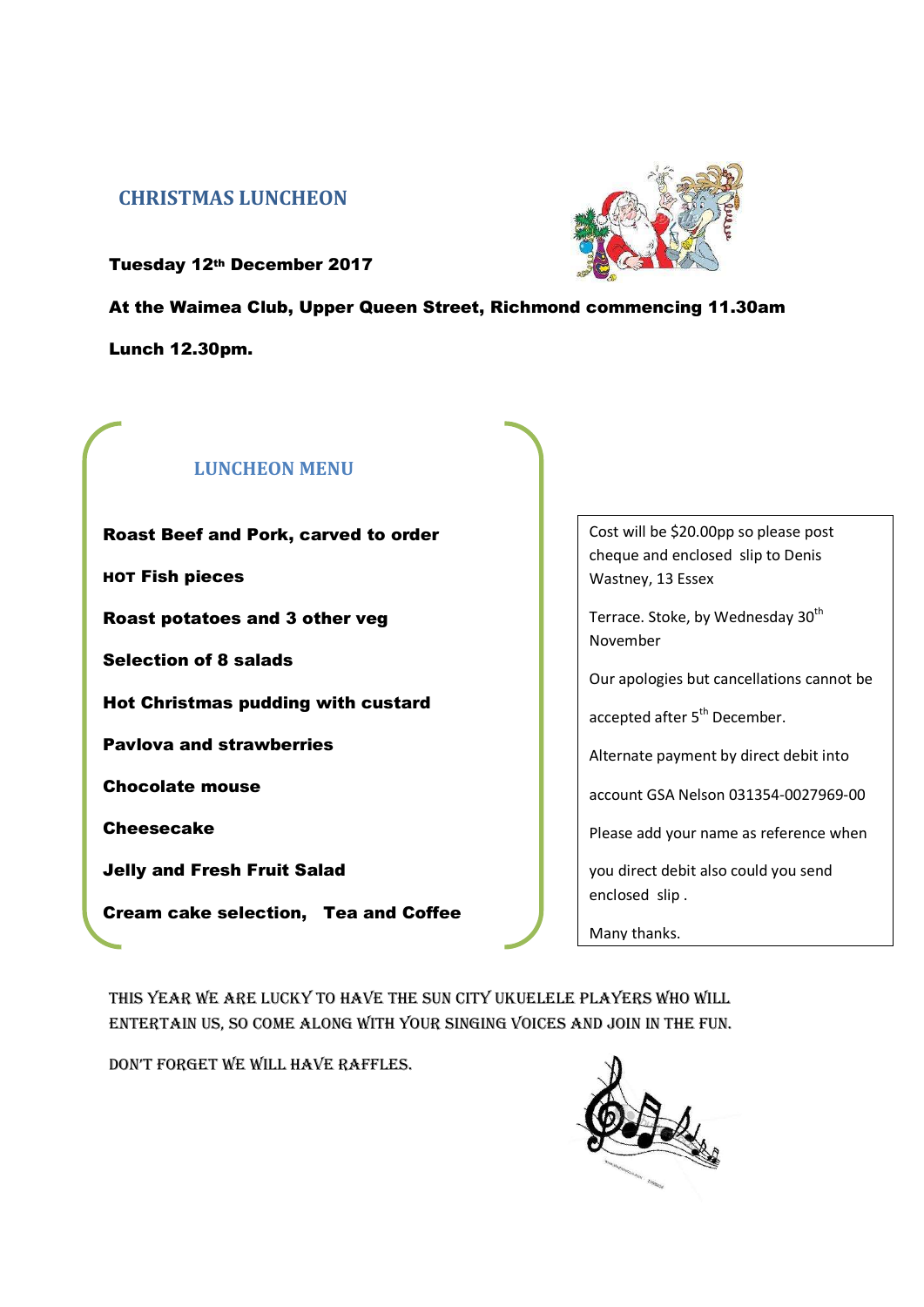### MOTUEKA VISIT:

The committee would like to thank all of you who attended the Motueka RSA for a get together and lunch. We would also like to thank the staff of the RSA for a lovely lunch which was enjoyed by all. Many thanks. We were delighted with the number who attended and it was great to meet members from other areas. Also thanks to Bill Hodge who organized the lunch. Next year we plan to have another get together but more will be revealed in our next newsletter.

### CHANGE OF ADDRESS:

We would very much appreciate it if you have a change of address, phone number, email address, it is very important that you contact our Secretary and even more importantly that you contact Datacom. If they cannot contact you, they will stop your annuity until they hear from you. Also, if there is a death, a relative or friend should contact the Secretary and Datacom. Datacom for GSF members please ring 0800 654 761, NPF members ring 0800 628 776 and branch Secretary 0800 888 472. Thank you..

# REPORT ON THE 2017 GSA CONFERENCE:

 Denis Wastney and John Russell were chosen to represent the Nelson Branch at the GSA conference held in Wellington on Saturday and Sunday 2<sup>nd</sup> and 3<sup>rd</sup> September.

After the usual Apologies, Minutes, Credentials and Annual Reports the meeting started on the most important question of the FUTURE OF THE GSA. Earlier in the year Waikato Branch had presented a paper to the Board outlining their view of the Future of the Association. After the board viewed the paper they arranged a meeting for all branches to send a representative to Wellington. I, John Russell, represented the Nelson Branch at this meeting. Out of this meeting a paper was produced for branches to pursue and discuss at the GSA Annual Meeting. The conference started on the first of the workshops. Both Denis and I were placed in the workshop representing smaller branches. After lunch we were placed in the second workshop representing the South Island, when we heard the concerns of the smaller branches around the country.

At the plenary sessions delegates discussed the Waikato paper that had been distilled into 12 points. The meeting past the following motions that Council accepts the paper as a blueprint for the planning of the long term future of the Association and that the membership be increased to \$2.00 per annuity payday.

Some other matters at Conference were. 1. Alan Peck has resigned from his Executive Secretary position so a new EC will have to be found. 2. Our long time member Diane Ward was presented with a Life Membership of the Association. 3. Janice Campbell was re-elected President and all other sitting members were re-elected to the Council. Diane Ward did not stand for the Board this year. As Diane and I had to leave Conference early, I did not know the result of the last motion to have badges made for members of the GSA.